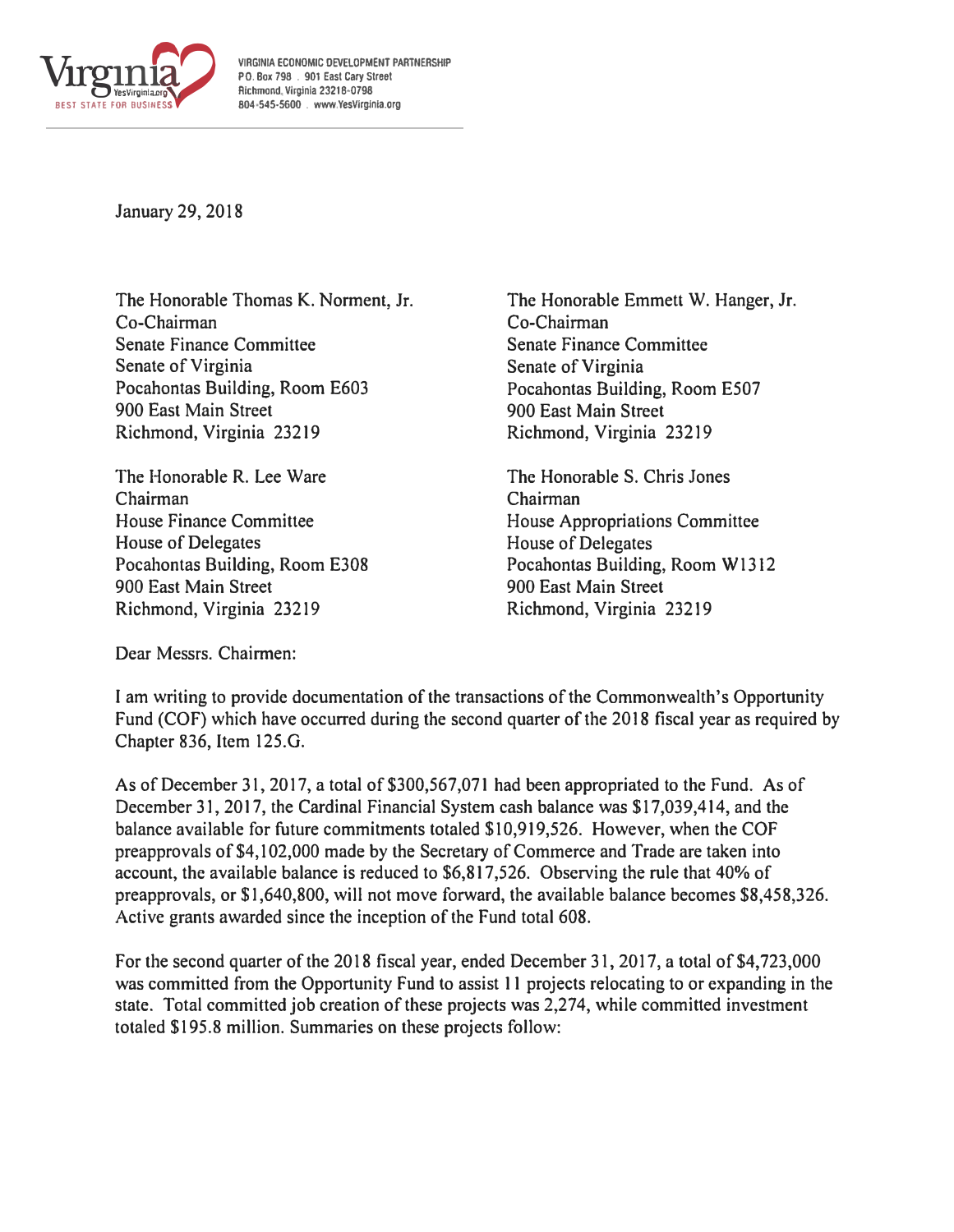Committee Chair January 29, 2018 Page Two

- 1. City of Harrisonburg: **Ariake U.S.A., Inc.,** a manufacturer of soup bases and seasonings, will expand its existing facility in the City of Harrisonburg. This project will create 22 new jobs and an investment of \$17 million (amount of grant: \$75,000; use of grant: site development and infrastructure improvements). This project has been announced.
- 2. Botetourt County: **Altec Industries, Inc.,** a manufacturer of construction and utility equipment, will expand its operations in Botetourt County. This project will create 180 new jobs and an investment of \$30.2 million (amount of grant: \$400,000; use of grant: building construction). This project has been announced.
- 3. City of Roanoke: **Humm Kombucha,** a manufacturer of tea, will locate a new facility in the City of Roanoke. This location will create 46 new jobs and an investment of \$9.35 million (amount of grant: \$150,000; use of grant: building construction). This project has been announced.
- 4. Arlington County: **American Institutes for Research** will relocate its major operations from Washington, DC, to Arlington County. One of the world's largest behavioral and social science research and evaluation organizations, American Institutes for Research will create 320 new jobs and invest \$12.5 million (amount of grant: \$500,000; use of grant: building improvements). This project has been announced.
- 5. Spotsylvania County: **idX Corporation,** a manufacturer of furniture and fixtures, will expand its existing facility in Spotsylvania County. This expansion will create 25 new jobs and an investment of \$2.68 million (amount of grant: \$75,000; use of grant: building infrastructure and improvements). This project has been announced.
- 6. City of Virginia Beach: **Global Technical Systems,** a manufacturer of state-of-theart electro-mechanical batteries, will expand its existing facility in the City of Virginia Beach. This expansion will create 1,110 new jobs and an investment of \$54.7 million (amount of grant: \$1,800,000; use of grant: site development and building construction). This project has been announced.
- 7. Rockbridge County: **Mohawk Industries, Inc.,** a manufacturer of polymer backing for carpet tiles, will expand its existing facility in Rockbridge County. The company will create 15 new jobs and invest \$10 million in this facility (amount of grant: \$73,000; use of grant: electrical upgrades to facility). This project has been announced.